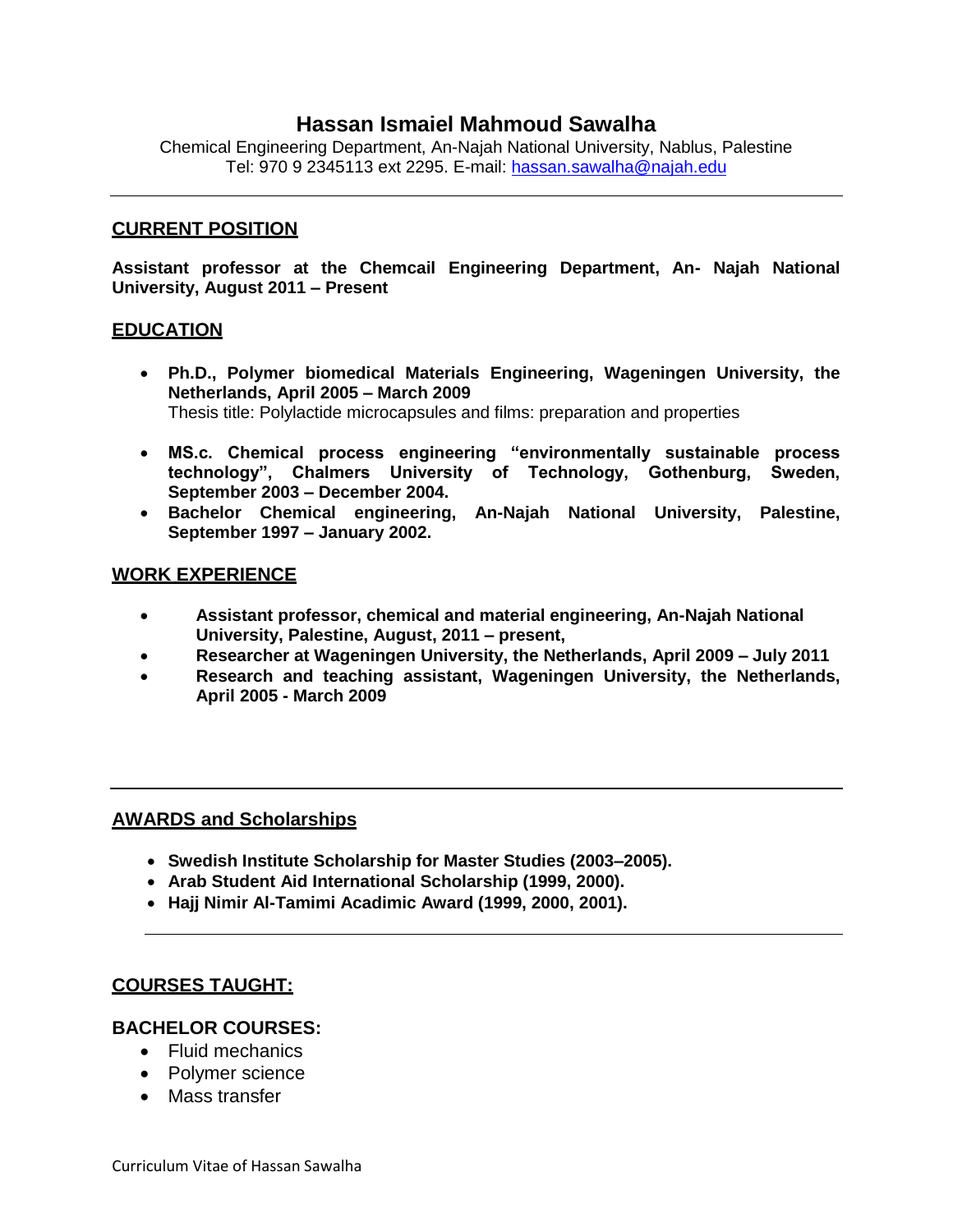- Separation processes
- Mathematical modelling in chemical engineering
- Petroleum engineering

# **PUBLICATIONS**

### **REFEREED JOURNALS:**

- Hassan Sawalha, Karin Schroën and Remko Boom, Hollow polylactide microcapsules with controlled morphology and thermal and mechanical properties. AIChE Journal, 2009. 55(11): p. 2827-2834.
- Hassan Sawalha, Karin Schroën and Remko Boom, Mechanical properties and porosity of polylactide for biomedical applications. Journal of applied polymer science, 2008. 107(1): p. 82-93.
- Hassan Sawalha, Karin Schroën and Remko Boom, Addition of oils to polylactide casting solutions as a tool to tune film morphology and mechanical properties. Polymer engineering and science, 2010, 50(3): p. 513-519.
- Hassan Sawalha, Yuxuan Fan, Karin Schroën and Remko Boom, Preparation of hollow polylactide microcapsules through premix membrane emulsification-Effects of nonsolvent properties. Journal of membrane science, 2008. 325(2): p. 665-671.
- Hassan Sawalha, Nanik Purwanti, Arjen Rinzema, Karin Schroën and Remko Boom, Polylactide microspheres prepared by premix membrane emulsification-Effects of solvent removal rate. Journal of membrane science, 2008. 310(1-2): p. 484-493.
- Hassan Sawalha, Karin Schroën and Remko Boom, Polylactide films formed by immersion precipitation: Effects of additives, nonsolvent, and temperature. Journal of applied polymer science, 2007. 104(2): p. 959-971.
- Hassan Sawalha, Paul Venema, Arjen Bot, Eckhard Flöter and Erik van der Linden, The Influence of Concentration and Temperature on the Formation of γ-Oryzanol + β-Sitosterol Tubules in Edible Oil Organogels. Food Biophysics, 2011, 6(1): p. 20–25.
- Arjen Bot, Ruud den Adel, Christos Regkos, Hassan Sawalha, Paul Venema and Eckhard Flöter, Structuring in β-sitosterol + γ-oryzanol-based emulsion gels during various stages of a temperature cycle, Food Hydrocolloids, 2011, 25(4): p. 639-646.
- Hassan Sawalha, Karin Schroën and Remko Boom, Biodegradable polymeric microcapsules: preparation and properties. Chemical engineering journal, 2011, 169 (1- 3). p. 1-10.
- Hassan Sawalha, Ruud den Adel, Paul Venema, Arjen Bot, Eckhard Flöter and Erik van der Linden, Organogel-emulsions with mixtures of β-sitosterol + γ-oryzanol: Influence of water activity and type of oil phase on gelling capability. Journal of Agricultural and Food Chemistry, 2012, 60 (13), p 3462–3470
- Ardy Kroes-Nijboer, Hassan Sawalha, Paul Venema, Arjen Bot, Flöter Eckhard, Ruud den Adel, Wim Bouwman and Erik Van der Linden, Formation, Structure and Properties of Fibrillar Systems, Faraday Discussions, 2012, Accepted for publication
- Arjen Bot, Elliot Paul Gilbert, Wim Bouwman, Hassan Sawalha, Ruud den Adel, Vasil Haramus, Paul Venema, Erik Van der Linden and Flöter Eckhard, Elucidation of density profile of self-assembled sitosterol + oryzanol tubules with small-angle neutron scattering, Faraday Discussions, 2012, Accepted for publication